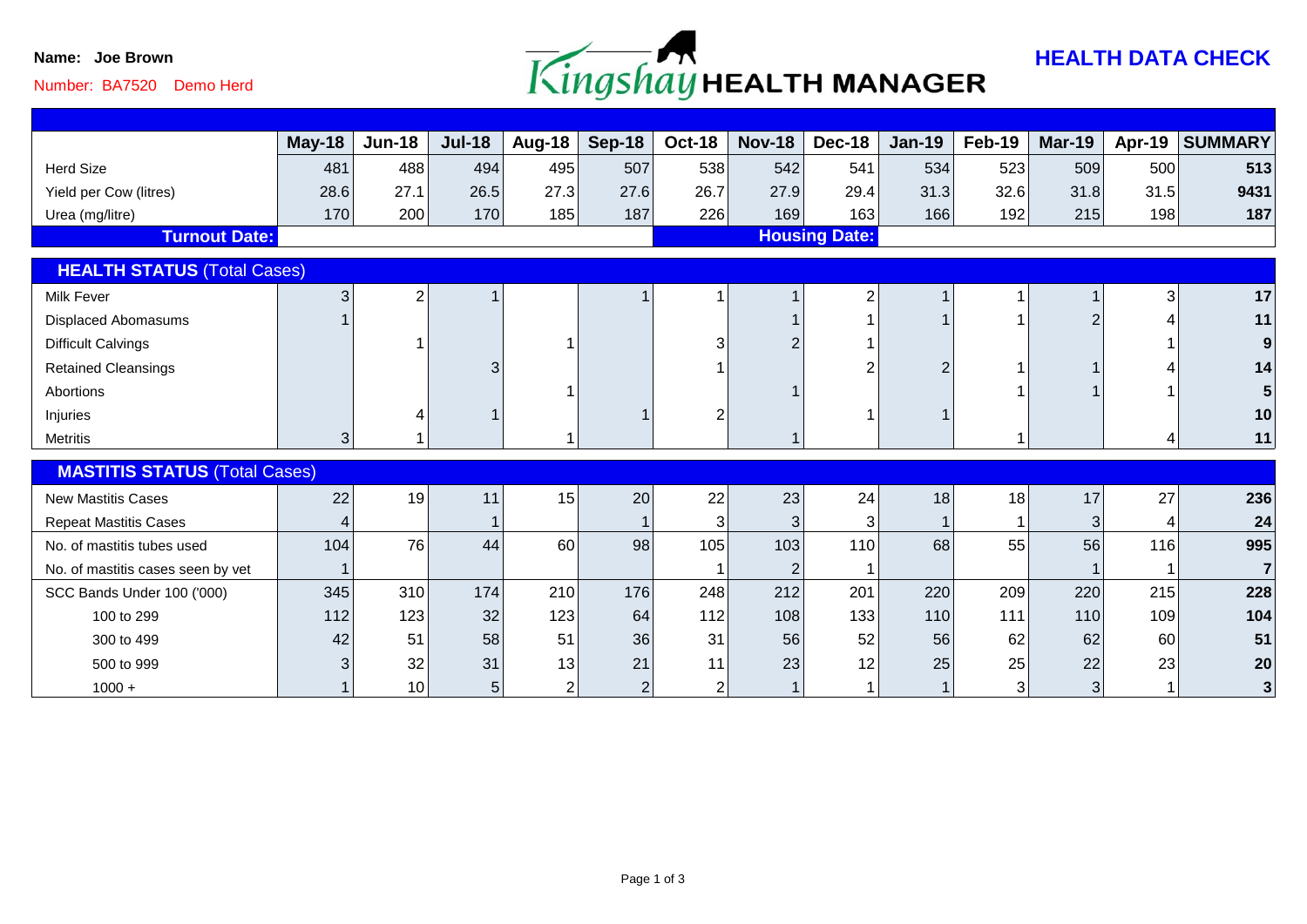

## Number: BA7520 Demo Herd

|                                           | $May-18$       | <b>Jun-18</b> | <b>Jul-18</b> | Aug-18 | <b>Sep-18</b>  | <b>Oct-18</b>   | <b>Nov-18</b> | <b>Dec-18</b> | <b>Jan-19</b>  | Feb-19 | <b>Mar-19</b> | Apr-19 | <b>SUMMARY</b> |
|-------------------------------------------|----------------|---------------|---------------|--------|----------------|-----------------|---------------|---------------|----------------|--------|---------------|--------|----------------|
| <b>Herd Size</b>                          | 481            | 488           | 494           | 495    | 507            | 538             | 542           | 541           | 534            | 523    | 509           | 500    | 513            |
| <b>BODY CONDITION SCORING</b>             |                |               |               |        |                |                 |               |               |                |        |               |        |                |
| TOTAL NO SCORED IN MONTH                  | 40             |               | 44            |        | 82             |                 | 76            |               | 108            |        | 94            |        | 444            |
| Less than Target - No. of Cows            | 6              |               |               |        | 7              |                 |               |               |                |        |               |        | 32             |
| At Calving                                |                |               |               |        |                |                 |               |               |                |        |               |        |                |
| 60 days post-calving                      | 2              |               |               |        | 3              |                 |               |               |                |        |               |        | 11             |
| 100 days before drying off                |                |               |               |        |                |                 | 3             |               |                |        |               |        |                |
| At drying off                             |                |               | 3             |        |                |                 |               |               |                |        |               |        | 10             |
| On Target - No. of Cows                   | 32             |               | 31            |        | 72             |                 | 52            |               | 84             |        | 75            |        | 346            |
| At Calving                                | 12             |               | 12            |        | 12             |                 | 12            |               | 62             |        | 62            |        | 172            |
| 60 days post-calving                      | 14             |               | 3             |        | 34             |                 | 6             |               | 15             |        |               |        | 80             |
| 100 days before drying off                |                |               | 8             |        | 12             |                 | 24            |               |                |        |               |        | 56             |
| At drying off                             | 2              |               | 8             |        | 14             |                 | 10            |               | 3              |        |               |        | 38             |
| Above Target - No. of Cows                | $\overline{2}$ |               | 9             |        | 3              |                 | 19            |               | 19             |        | 14            |        | 66             |
| At Calving                                |                |               |               |        |                |                 | 3             |               |                |        |               |        | 13             |
| 60 days post-calving                      |                |               |               |        |                |                 |               |               |                |        |               |        |                |
| 100 days before drying off                |                |               |               |        | $\overline{2}$ |                 | 10            |               | 10             |        |               |        | 34             |
| At drying off                             |                |               |               |        |                |                 | 6             |               | 6 <sub>1</sub> |        |               |        | 18             |
| Person carrying out<br><b>BCS Scoring</b> | Farmer         |               | Farm staff    |        | Farm staff     |                 | Farm staff    |               | Farm staff     |        | Farm staff    |        |                |
|                                           |                |               |               |        |                |                 |               |               |                |        |               |        |                |
| <b>FERTILITY STATUS</b>                   |                |               |               |        |                |                 |               |               |                |        |               |        |                |
| Days to first service                     | 85             | 87            | 76            | 78     | 81             | 84              | 86            | 83            | 87             | 86     | 83            | 78     | 78             |
| Services per conception                   | 3.5            | 3.5           | 3.6           | 3.5    | 2.9            | 2.6             | 3.4           | 2.9           | 2.6            | 2.6    | 2.6           | 3.6    | 3.6            |
| Calving interval (days)                   | 409            | 401           | 398           | 399    | 402            | 412             | 402           | 408           | 403            | 405    | 405           | 398    | 398            |
| Conception rate (%)                       | 34             | 39            | 31            | 32     | 31             | 38              | 34            | 36            | 34             | 34     | 34            | 31     | 31             |
| 100 day in calf rate (%)                  | 34             | 42            | 42            | 42     | 34             | 35              | 34            | 34            | 34             | 36     | 36            | 42     | 42             |
| 200 day not in calf rate (%)              | 21             | 12            | 21            | 12     | 12             | 21              | 12            | 21            | 12             | 12     | 12            | 12     | 12             |
| Number of services in month               | 42             | 44            | 60            | 45     | 43             | 30 <sup>2</sup> | 15            | 42            | 15             | 15     | 15            | 20     | 386            |